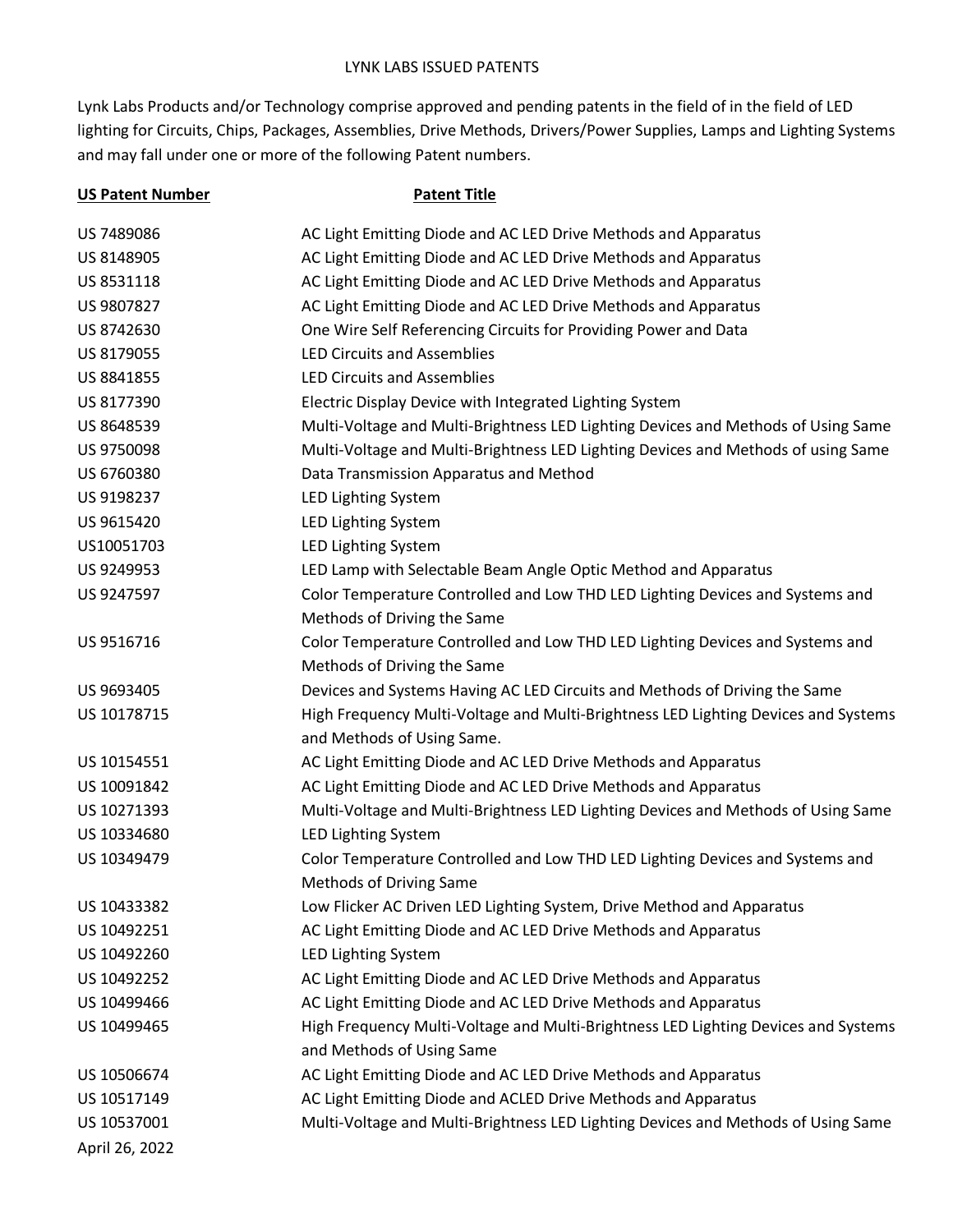## LYNK LABS ISSUED PATENTS

| US 10555385                    | LED Lighting System                                                                                             |
|--------------------------------|-----------------------------------------------------------------------------------------------------------------|
| US 10575376                    | AC Light Emitting Diode and AC LED Drive and Apparatus                                                          |
| US 10652979                    | LED Lighting System                                                                                             |
| US 10687400                    | AC Light Emitting Diode and AC LED Drive Methods and Apparatus                                                  |
| US 10757783                    | Color Temperature Controlled and Low THD LED Lighting Devices and Systems and                                   |
|                                | Methods of Driving Same                                                                                         |
| US 10904967                    | LED Lighting System                                                                                             |
| US 10932341                    | Multi-Voltage and Multi-Brightness LED Lighting Devices and Methods of Using Same                               |
| US 10750583                    | AC Light Emitting Diode and AC LED Drive Methods and Apparatus                                                  |
| US 10966298                    | AC Light Emitting Diode and AC LED Drive Methods and Apparatus                                                  |
| US 10986714                    | Lighting system having two or more LED packages having a specified separation<br>distance                       |
| US 10980092                    | High Frequency Multi-Voltage and Multi-Brightness LED Lighting Devices and Systems<br>and Methods of Using Same |
| US 11019697                    | AC Light Emitting Diode and AC LED Drive Methods and Apparatus                                                  |
| US 11079077                    | LED Lighting System and Installation Methods                                                                    |
| US 11284491                    | Color Temperature Controlled and Low THD LED Lighting Devices and Systems and                                   |
|                                | Methods of Driving the Same.                                                                                    |
| US 11297705                    | Multi-Voltage and Multi-Brightness LED Lighting Devices and Methods of Using Same                               |
| US 11317495                    | <b>LED Circuits and Assemblies</b>                                                                              |
| <b>Australia Patent Number</b> |                                                                                                                 |
| AU 2005216335                  | AC Light Emitting Diode and AC LED Drive Method and Apparatus                                                   |
| <b>China Patent Number</b>     |                                                                                                                 |
| CN 1943276A                    | AC Light Emitting Diode and AC LED Drive Method and Apparatus                                                   |
| CN 1639940A                    | One Wire Self Referencing Circuits for Providing Power and Data                                                 |
| CN 103945589B                  | Multi-Voltage and Multi-Brightness LED Lighting Devices and                                                     |
|                                | Methods of using Same                                                                                           |
| <b>Hong Kong Patent Number</b> |                                                                                                                 |
| HK 1105508                     | AC Light Emitting Diode and AC LED Drive Method and Apparatus                                                   |
| <b>Europe Patent Number</b>    |                                                                                                                 |
| EPO 1731003                    | AC Light Emitting Diode and AC LED Drive Method and Apparatus                                                   |
| <b>Germany 1731003</b>         | AC Light Emitting Diode and AC LED Drive Method and Apparatus                                                   |
| France 1731003                 | AC Light Emitting Diode and AC LED Drive Method and Apparatus                                                   |
| United Kingdom 1731003         | AC Light Emitting Diode and AC LED Drive Method and Apparatus                                                   |
| <b>Mexico Patent Number</b>    |                                                                                                                 |
| MX 269561                      | AC Light Emitting Diode and AC LED Drive Method and Apparatus                                                   |
| MX 298488                      | AC Light Emitting Diode and AC LED Drive Method and Apparatus                                                   |
| MX 298034                      | <b>LED Circuits and Assemblies</b>                                                                              |
| April 26, 2022                 |                                                                                                                 |